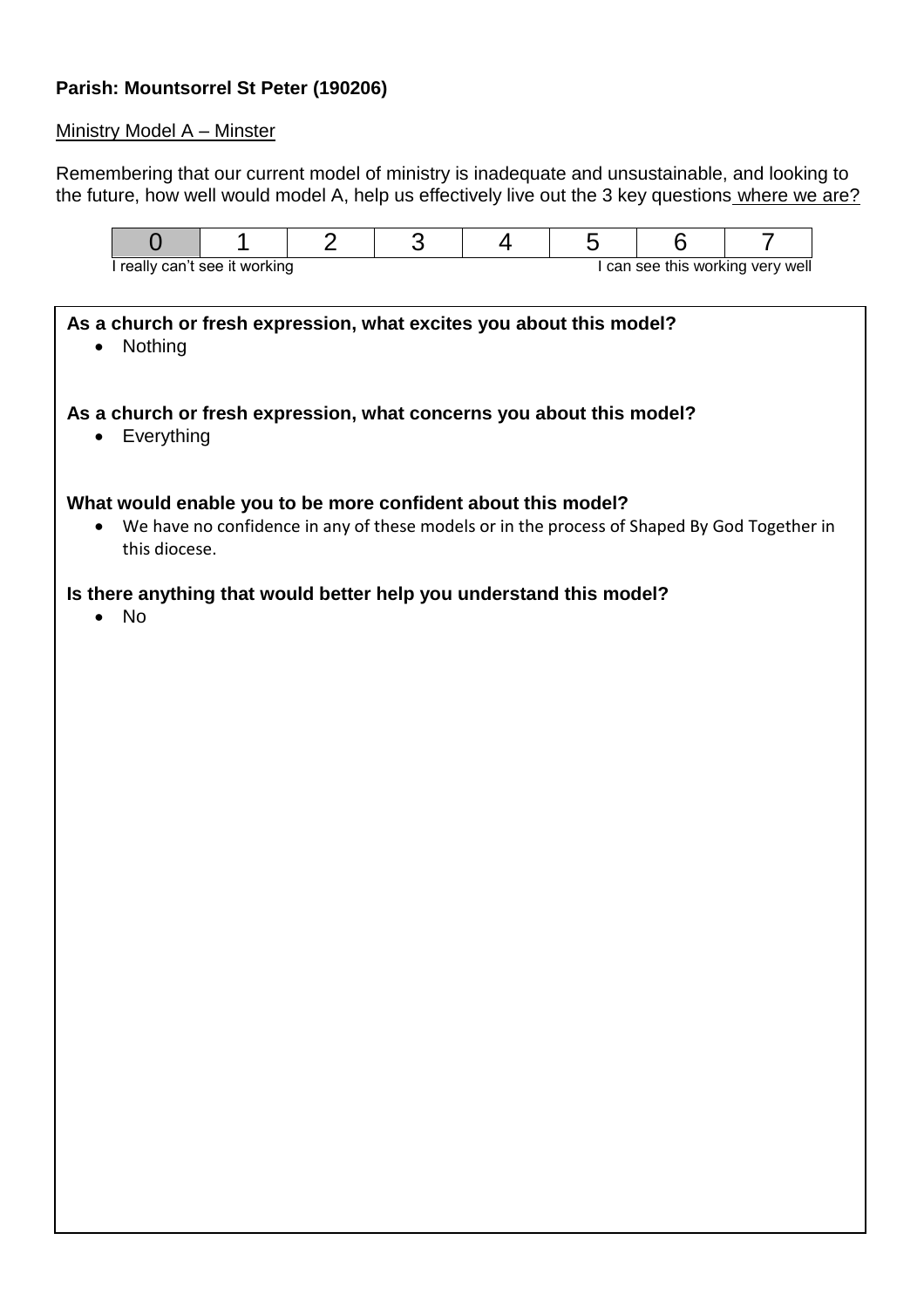## Ministry Model B – Mission Areas

Remembering that our current model of ministry is inadequate and unsustainable, and looking to the future, how well would model B, help us effectively live out the 3 key questions where we are?

| ∣ really can't see it working |  |  |  | can see this working very well |  |  |  |
|-------------------------------|--|--|--|--------------------------------|--|--|--|

**As a church or fresh expression, what excites you about this model?** • Nothing **As a church or fresh expression, what concerns you about this model?** • Everything **What would enable you to be more confident about this model?** We have no confidence in any of these models or in the process of Shaped By God Together in this diocese.

## **Is there anything that would better help you understand this model?**

No